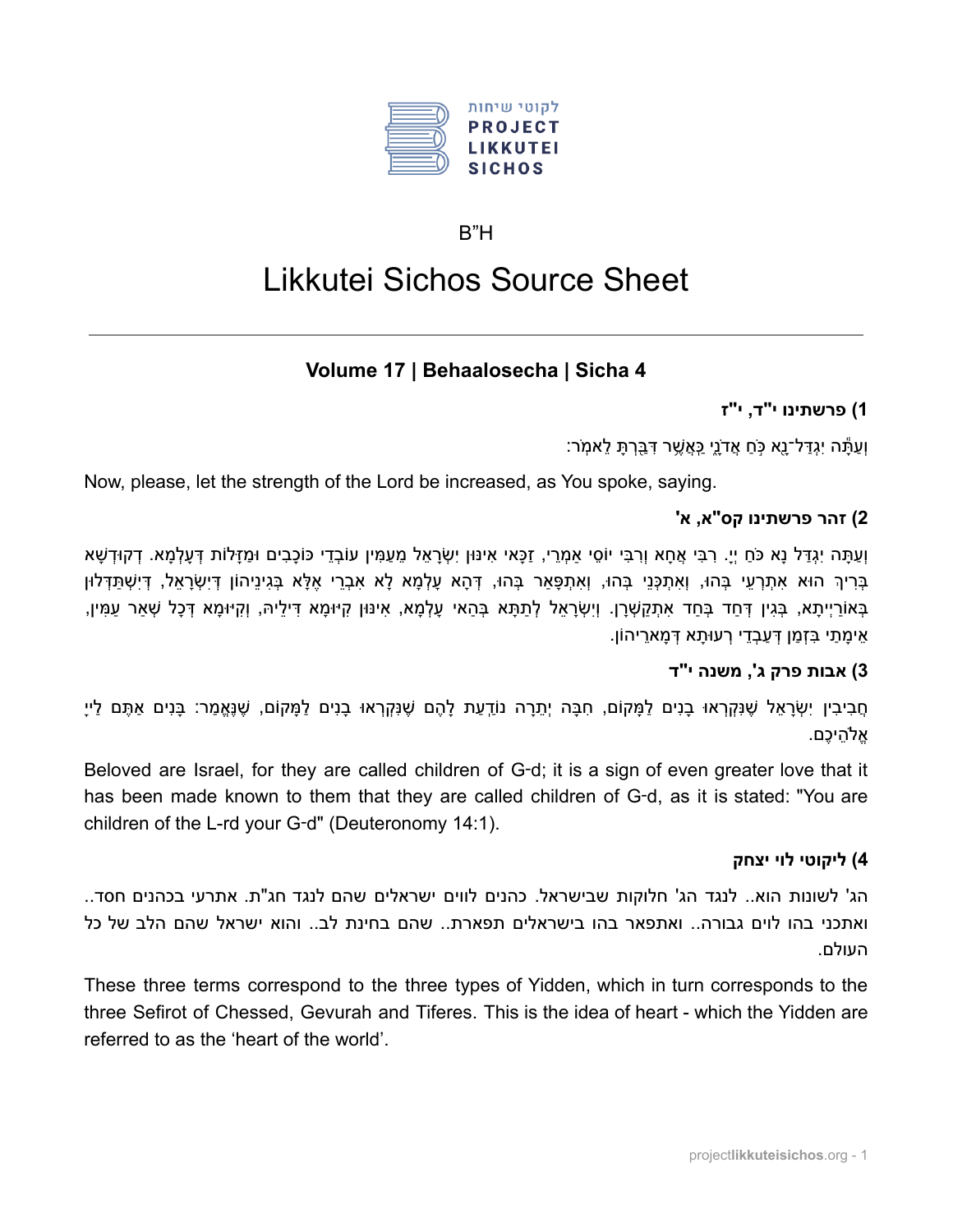## **5( בראשית רבה פ"א, ד'**

ַרְבִּי הוּנַא וְרַבִּי יִרְמְיַה בִּשֶׁם רַבִּי שְׁמוּאֵל בַּר רַבִּי יִצְחֲק אמְרוּ, מַחְשָׁבְתַּן שֶׁל יִשְׂרָאֵל קַדְמַה לְכָל דַּבַר, מַשַׁל לְמֶלֶךְ ַּשְׁהַיָּה נַשׂוּי לְמַטְרוֹנַה אחַת, וְלֹא הַיֵּה לוֹ מִמֶּנַּה בֵּן, פֶּעַם אחַת נִמְצַא הַמֶּלֶךְ עוֹבֵר בַּשּׁוּק, אמַר טְלוּ מִילַנִין וְקַלְמִין זֹו ַלְבְנִי, וְהֵיוּ הַכֹּל אוֹמְרִין, בֵּן אֵין לוֹ וְהוּא אוֹמֵר טָלוּ מִילַנִין וְקַלְמִין זוֹ לְבְנִי, חַזְרוּ וְאמְרוּ הַמֶּלֶךְ אסְטָרוֹלוֹגוּס גַּדוֹל הוּא, ַאִלּוּלֵי שֶׁצֲפָה הַמֶּלֶךְ שֶׁהוּא עַתִּיד לְהַעֱמִיד מִמֶּנָּה בֵּן לֹא הַיֵּה אוֹמֵר טָלוּ מִילַנִין וְקַלְמִין לְבִנִי. כָּךְ אִלּוּלֵי שֶׁצַּפָּה הַקֵּדוֹש ַּבּרוּךְ הוּא שַׁאחַר עֵשׂרִים וְשִׁשַּׁה דּוֹרוֹת יִשְׂרָאֵל עֲתִידִין לְקַבֵּל אֶת הַתּוֹרָה, לֹא הָיָה כּוֹתֶב בַּתּוֹרָה צַו אֶת בְּנֵי יִשְׂרָאֵל, ַדְּבֵּר אֵל בְּנֵי יִשְׂרַאֵל.

Rabbi Hunna and Rabbi Yirmiyah in the name of Rabbi Shmuel the son of Rabbi Yitzchak said: The thought of Israel was before everything. This is like a king who was married to a woman and did not have a son. One time the king was in the market and said: "Take this ink and pen for my son." They said: "He does not have a son." He replied: "Take them; the king must expect a son, because otherwise he would not command that the ink and pen be taken." Similarly, if there was no expectation of Israel receiving it after 26 generations, God would not have written in the Torah: "Command the children of Israel" or "Speak to the children of Israel."

## **ג**

## **6( במדבר רבה פרשתינו פט"ז, כ"ב**

ָרְבּוֹן כָּל הָעוֹלָמִים עֲשֶׂה בְּשָׁבִילְךְ (במדבר יד, יז): וְעַתָּה יְגִדַּל נָא כֹּחַ ה', וּתְנַצֵּחַ מְדַּת רַחֲמִים לְמְדַּת הַדִּין, (במדבר יד, יז): כַּאֲשֶׁר דִּבַּרְתַּ לֵאמֹר, אֶנִי אמַרְתִּי לְפָנֵיךָ בָּאֵיזֶה מִדָּה אַתַּה דַן אֶת עוֹלַמְךָ (שמות לג, יג): הוֹדִיעֵנִי נַא אֶת ַּדְרְכִיךָ, הַעָבְרָת מִמְּנִי (שמות לד, ו): ויַעבֹר ה' על פּנִיו וַיִּקְרָא, אוֹתָהָ הַמִּדָּה שַׁאמרתּ לִי קִיּים (שמות לד, ו): ה' ה' ַאֵל רַחוּם וְחַנּוּן (במדבר יד, יט): סָלַח נַא. קִבֶּל הַקַּדוֹשׁ בַּרוּךְ הוּא אֶת דְּבַרֵיו וְהוֹדָה לוֹ (במדבר יד, כ): וַיֹּאמֶר ה' ַסְלַחְתִּי כִּדְבַרֵךְ, שֶׁכֵּן עֶתִידִים הַמֵּצְרִים לוֹמַר כִּדְבַרֵיךָ.

Master of the universe, act on Your behalf. (Numb. 14:17) "So now please let the power of the Lord increase," and let the principle of mercy overcome the principle of justice. (Ibid., cont.) "As you have promised, saying": I said to You, "With what principle do You judge Your world," as stated (in Exod. 33:13) "Please make Your ways known to me." So you removed (rt.: 'br) [the principle of justice] from me (according to Exod. 34:6), "And the Lord passed by (rt.: 'br) [before] him, and proclaimed." Fulfill that principle of which You told me; (according to Exod. 34:6) "The Lord, the Lord is of long patience, of great kindness…" (Numb. 14:19) "Please pardon [the sin of this people]." The Holy One, blessed be He, accepted his words and conceded to him, [as stated] (Numb. 14:20), "Then the Lord said, 'I have pardoned like your words.'" As truly in the future, Egypt will say like your words.

#### **7( בראשית רבה פי"ז, ד'**

ַ וְאֶנִי מַה שָׁמִי, אמַר לוֹ לְךָ נַאֶה לְהָקֵרְאוֹת אֱדֹנֵי, שֵׁאֲתֵּה אדוֹן לְכַל בְּרִיּוֹתֵיךָ.

And I, [God said], what is my name? He said to him: It would be right for you to be called my Lord /Adonai, since you are lord/adon to all the creatures.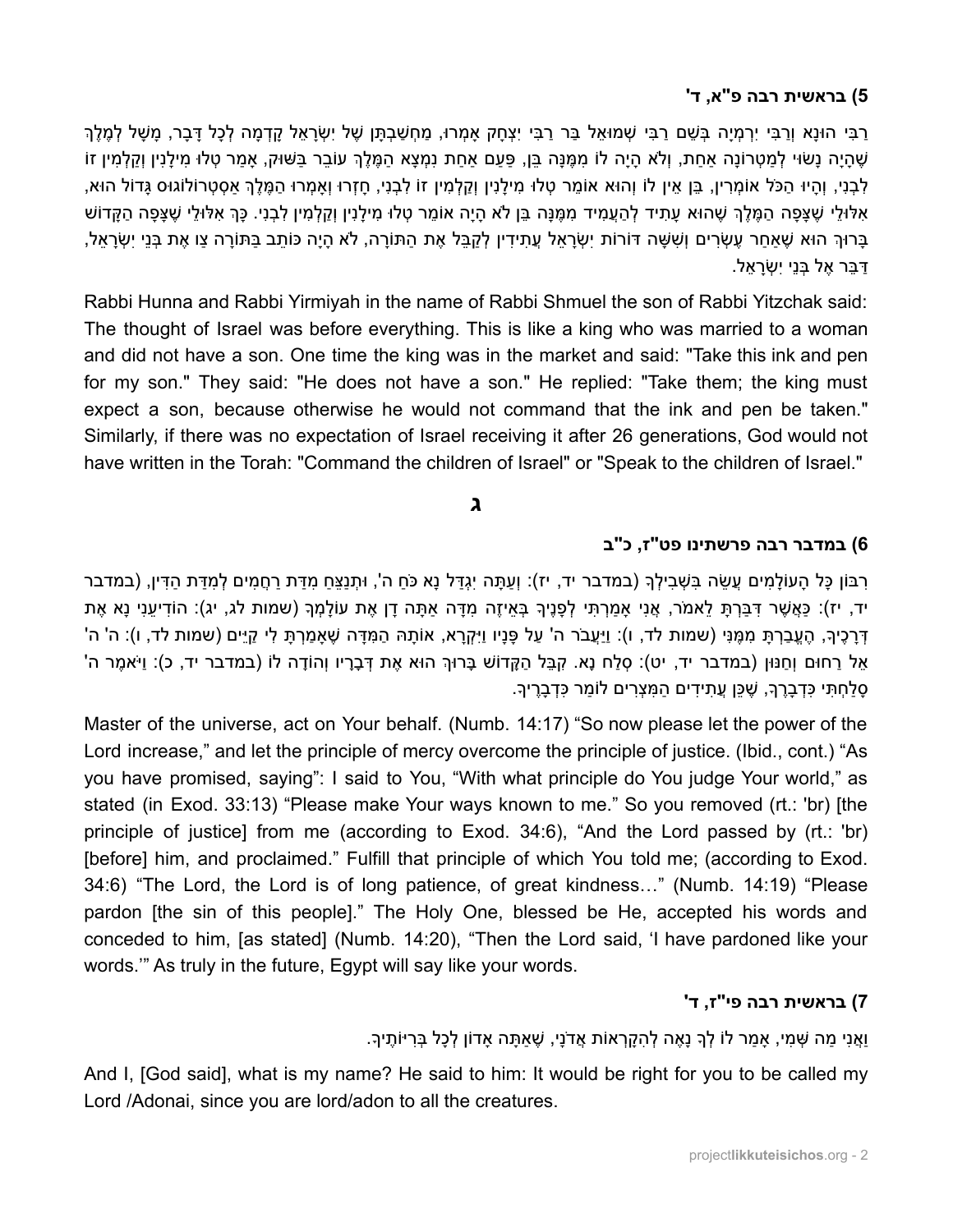## **ד**

# **8( פרשתינו י"ג, ל"א**

וְהָ֫אֲנַשִׁים אֵשֶׁר־עַלְוּ עִמּוֹ אֵמְרֹוּ לִא נוּכַל לַעֲלִוֹת אֶל־הַעַם כֵּי־חַזַק הוּא מִמֵּנּוּ:

But the men who went up with him said, "We are unable to go up against the people, for they are stronger than we.

# **9( סוטה ל"ה, א'**

וְהַאֶנַשִׁים אֲשֶׁר עַלוּ עִמּוֹ אמְרוּ לֹא נוּכַל וְגוֹ׳ אמַר רַבִּי חֵנִינַא בַּר פָּפָא דַּבַר גַּדוֹל דִּבְרוּ מְרַגְּלִים בְּאוֹתַהּ שַׁעַה כִּי חַזַק ָּהוּא מִמֶּנּוּ אל תִּקְרֵי מִמֶּנּוּ אֶלֵּא מִמֶּנּוּ כָּבְיַכוֹל אֱפִילּוּ בַּעַל הַבַּיִת אֵינוֹ יַכוֹל לְהוֹצִיא כֵּלֵיו מִשָּׁם

The verses continue: "But the men that went up with him said: We are not able to go up against the people; as they are stronger than us" (Numbers 13:31). Rabbi Ḥanina bar Pappa says: The spies said a serious statement at that moment. When they said: "They are stronger," do not read the phrase as: Stronger than us [mimmennu], but rather read it as: Stronger than Him [mimmennu], meaning that even the Homeowner, God, is unable to remove His belongings from there, as it were. The spies were speaking heresy and claiming that the Canaanites were stronger than God Himself.

# **10( ריש פרשת בהר**

ַדָּבֶּ֫ר אֶל־בָּנֵי יִשְׂרַאֵל וְאֶמַרְתָּ אֶלֶהֶם כִּי תַבֹּאוּ אֶל־הַאֶּ֫רֵץ אֲשֶׁר אֶנֵי נֹתֵן לָכֵם וְשָׁבְתָה הַאֶּרֵץ שַׁבֵּת לִיהוֶה:

Speak to the children of Israel and you shall say to them: When you come to the land that I am giving you, the land shall rest a Sabbath to the Lord.

ָשָׁשׁ שָׁנִים <sup>ְ</sup>תִּזַרְע שָׂדֶר וְשֵׁשׁ שָׁנֵים תִּזְמֹֽר כַּרְמֶרְ וְאֵסַפְתָּ אֶת־תְּבְוּאַתָה:

You may sow your field for six years, and for six years you may prune your vineyard, and gather in its produce,

# **11( ברכות ל"ה, ב'**

ַרְבִּי שָׁמְעוֹן בֵּן יוֹחַאי אוֹמֵר: אֶפְשַׁר אדַם חוֹרֵשׁ בִּשְׁעַת חֵרִישָׁה, וְזוֹרֵע בִּשְׁעַת זְרִיעַה, וְקוֹצֵר בִּשְׁעַת קָצִירַה, וְדַשׁ ַבְּשָׁעַת דִּישָׁה, וְזוֹרֶה בְּשָׁעַת הַרוּחָ, תּוֹרָה מַה תִּהֵא עַלֶיהָ? אֶלֵּא בִּזְמַן שָׁיִשְׂרָאֵל עוֹשִׂין רְצוֹנוֹ שֶׁל מַקוֹם — מְלֵאכָתַּן ַּנַעֲשִׂית עַל יְדֵי אֶחֵרים, שֶׁנֶּאֱמַר: ״וְעַמְדוּ זַרִים וְרַעוּ צֹאנְכֶם וְגוֹ״״, וּבִזְמַן שָׁאֵין יִשְׂרַאֵל עוֹשִׂין רְצוֹנוֹ שֶׁל מַקוֹם — ָּמְלַאכָתַּן נַעֲשִׂית עַל יְדֵי עַצְמַן, שֶׁנֶּאֱמַר: ״וְאסַפָּתַ דָגְנֵךְ״. וְלֹא עוֹד אֶלֵּא שֶׁמְּלֵאכֶת אֶחֲרים נַעֲשִׂית עַל יַדַן, שֶׁנֶּאֱמַר: ״וְעַבַדְתַּ אֶת אוֹיְבֶךָ וְגוֹ״״.

Rabbi Shimon ben Yohai says: Is it possible that a person plows in the plowing season and sows in the sowing season and harvests in the harvest season and threshes in the threshing season and winnows in the windy season, as grain is separated from the chaff by means of the wind, and is constantly busy; what will become of Torah? Rather, one must dedicate himself exclusively to Torah at the expense of other endeavors; as when Israel performs God's will, their work is performed by others, as it is stated: "And strangers will stand and feed your flocks,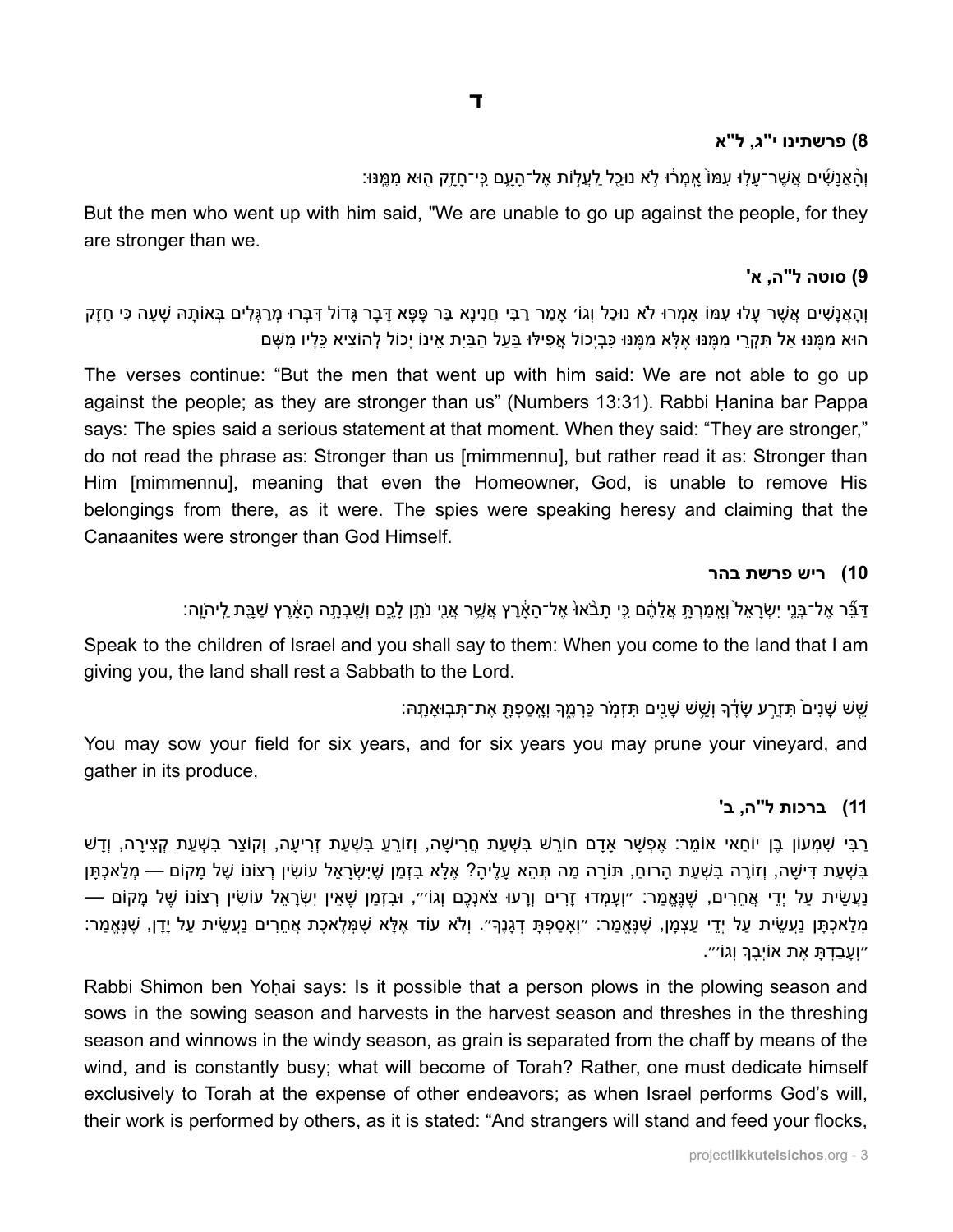and foreigners will be your plowmen and your vinedressers" (Isaiah 61:5). When Israel does not perform God's will, their work is performed by them themselves, as it is stated: "And you shall gather your grain." Moreover, if Israel fails to perform God's will, others' work will be performed by them, as it is stated: "You shall serve your enemy whom God shall send against you, in hunger, in thirst, in nakedness and in want of all things" (Deuteronomy 28:48).

ָאמַר אַבֵּיֵי: הַרְבֵּה עַשׂוּ כָּרֲבִּי יִשְׁמַעֵאל, וְעַלְתָה בְּיַדָן. כְּרַבִּי שִׁמְעוֹן בֵּן יוֹחַי, וְלֹא עַלְתָה בְּיֵדן.

Summing up this dispute, Abaye said: Although there is room for both opinions, many have acted in accordance with the opinion of Rabbi Yishmael, and combined working for a living and learning Torah, and although they engaged in activities other than the study of Torah, were successful in their Torah study. Many have acted in accordance with the opinion of Rabbi Shimon ben Yohai and were not successful in their Torah study. They were ultimately forced to abandon their Torah study altogether

# **12( פסחים ס"ד, ב'**

# ַנְכָנְסֶה כֶּת רְאשׁוֹנַה וְכוּ׳. אִיתְּמֵר, אֲבֵיֵי אמֵר: נִנְעֲלוּ תְּנֵן. רַבָא אמֵר: נוֹעֵלִין תְּנֵן.

The mishna teaches that the first group entered, after which they closed the doors to the Temple courtyard. It was stated that the amora'im disagreed about the precise wording of the mishna. Abaye said: We learned in the mishna that the doors of the Temple courtyard miraculously closed by themselves. Rava said: We learned in the mishna that people would close the doors of the Temple courtyard at the appropriate time.

ַמְּאִי בֵּינַיְיהוּ? אִיכָּא בֵּינֵיִיהוּ לְמִסְמַךְ אַנִּיסֵא. אַבַּיֵי אמַר: נִנְעֶלוּ תִּנַן, כָּמַה דַּעֵיִילוּ מְעַלּוּ, וְסַמְכִינַן אַנִּיסַא. רַבָא אמַר: נֹוֲע ִלין ְּתנַן, וְ ָל ָ א ס ְמ ִכינַ ַ ן אּנִי ָּסא.

What is the practical difference between them? The practical difference between them is with regard to whether we rely on a miracle. Abaye said: We learned in the mishna that the doors closed by themselves; as many people as entered, entered, and we rely on a miracle to close the doors so that an excessive number of people not enter and thus create a danger (Rabbeinu Ḥananel). Rava said: We learned in the mishna that people would close the doors, and we do not rely on a miracle to ensure that the courtyard not become overly crowded.

# **13( תניא ריש פרק ב'**

ונפש השנית בישראל היא חלק אלוה ממעל ממש כמ"ש ויפח באפיו נשמת חיים ואתה נפחת בי וכמ"ש בזוהר מאן דנפח מתוכיה נפח פי' מתוכיותו ומפנימיותו שתוכיות ופנימיות החיות שבאדם מוציא בנפיחתו בכח:

כך עד"מ נשמות ישראל עלו במחשבה כדכתיב בני בכורי ישראל בנים אתם לה' אלהיכם פי' כמו שהבן נמשך ממוח האב כך כביכול נשמת כל איש ישראל נמשכה ממחשבתו וחכמתו ית' דאיהו חכים ולא בחכמה ידיעא אלא הוא וחכמתו א'

The second soul of a Jew is truly a part of G‑d above, as it is written, "And He breathed into his nostrils the breath of life," and "Thou didst breathe it [the soul] into me." And it is written in the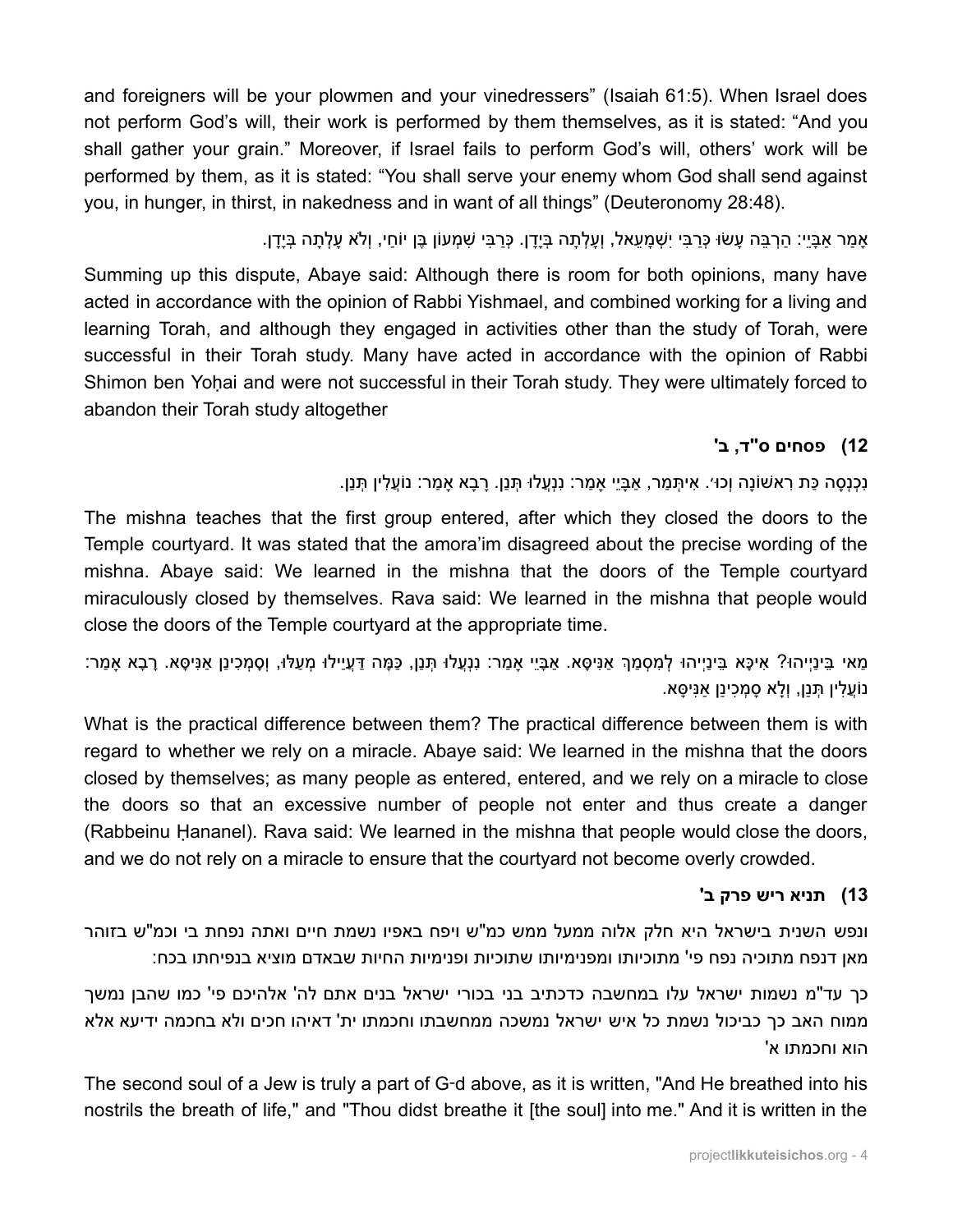Zohar, "He who exhales, exhales from within him," that is to say, from his inwardness and his innermost, for it is something of his internal and innermost vitality that man emits through exhaling with force.

So, allegorically speaking, have the souls of Jews risen in the [Divine] thought, as it is written, "My firstborn son is Israel," and "Ye are children unto the Lord your G‑d". That is to say, just as a child is derived from his father's brain, so— to use an anthropomorphism— the soul of each Israelite is derived from G‑d's (blessed be He) thought and wisdom. For He is wise— but not through a know-able wisdom, because He and His wisdom are one;

## **14( אגרת התשובה פרק ד'**

מ"ש כי חלק ה' עמו וכו' חלק משם הוי' ב"ה כדכתיב ויפח באפיו נשמת חיים ומאן דנפח מתוכו נפח וכו'. ואף שאין לו דמות הגוף וכו' ח"ו. אך דברה תורה כלשון בנ"א. כי כמו שיש הפרש והבדל גדול באדם התחתון עד"מ בין ההבל שיוצא מפיו בדיבורו להבל היוצא ע"י נפיחה. שביוצא בדיבורו מלובש בו כח וחיות מעט מזעיר והוא בחי' חיצוניות מנפש החיה שבקרבו. אבל ביוצא בכח הנופח דמתוכו נפח מלובש בו כח וחיות פנימי' מבחי' הנפש החיה וכו'. ככה ממש עד"מ המבדיל הבדלות לאין קץ. יש הפרש עצום מאד למעלה בין כל צבא השמים ואפי' המלאכי' שנבראו מאין ליש וחיים וקיימי' מבחי' חיצוניות החיות והשפע שמשפיע א"ס ב"ה להחיות העולמות ובחי' זו נקראת בשם רוח פיו עד"מ כמ"ש וברוח פיו כל צבאם והיא בחי' חיות המלובשת באותיות שבעשרה מאמרות (שהן בחי' כלים והמשכות וכו' כמ"ש בלק"א ח"ב פי"א). ובין נשמת האדם שנמשכה תחלה מבחי' פנימי' החיות והשפע שמשפיע א"ס ב"ה כמ"ש ויפח וכו' ואח"כ ירדה בסתר המדרגה ג"כ ע"י בחי' האותיות שבמאמר נעשה אדם וכו' כדי להתלבש בגוף עוה"ז התחתון.

in the passage, "For part of G‑d is His people..." a part of the Tetragrammaton, the Ineffable Name. We find, "He breathed into his nostrils the breath of life," and, we are told, "Who exhales, does so from within ..." Though He has no bodily form ..., G-d forbid, the Torah does "Speak in the language of men."

There is a vast difference in the case of mortal man between the breath issuing from his mouth while speaking and the breath of forceful blowing. When speaking there is embodied within the breath only the smallest amount of the speaker's power and life-force, and even that is only of the superficial aspect of the soul that dwells within him. But when he blows with force, he blows from deep within himself. That breath embodies the internal power and life-force of the vivifying soul...

Precisely so in the analogy of Creation, allowing for the infinite differentiations involved, these two profoundly different states exist. All the hosts of heaven, even the spiritual beings like angels, were created ex nihilo. They derive their existence from the external aspect of the life-force issuing from the Infinite (En Sof) to vitalise creation. This external aspect of the life-giving power is called the "Breath of His mouth," as it were, in the verse "By the breath of His mouth all their hosts." This is the creative power embodied in the Ten Utterances (that are instruments for this power and the extension of the power ... as explained in Likutei Amarim II,ch. 11).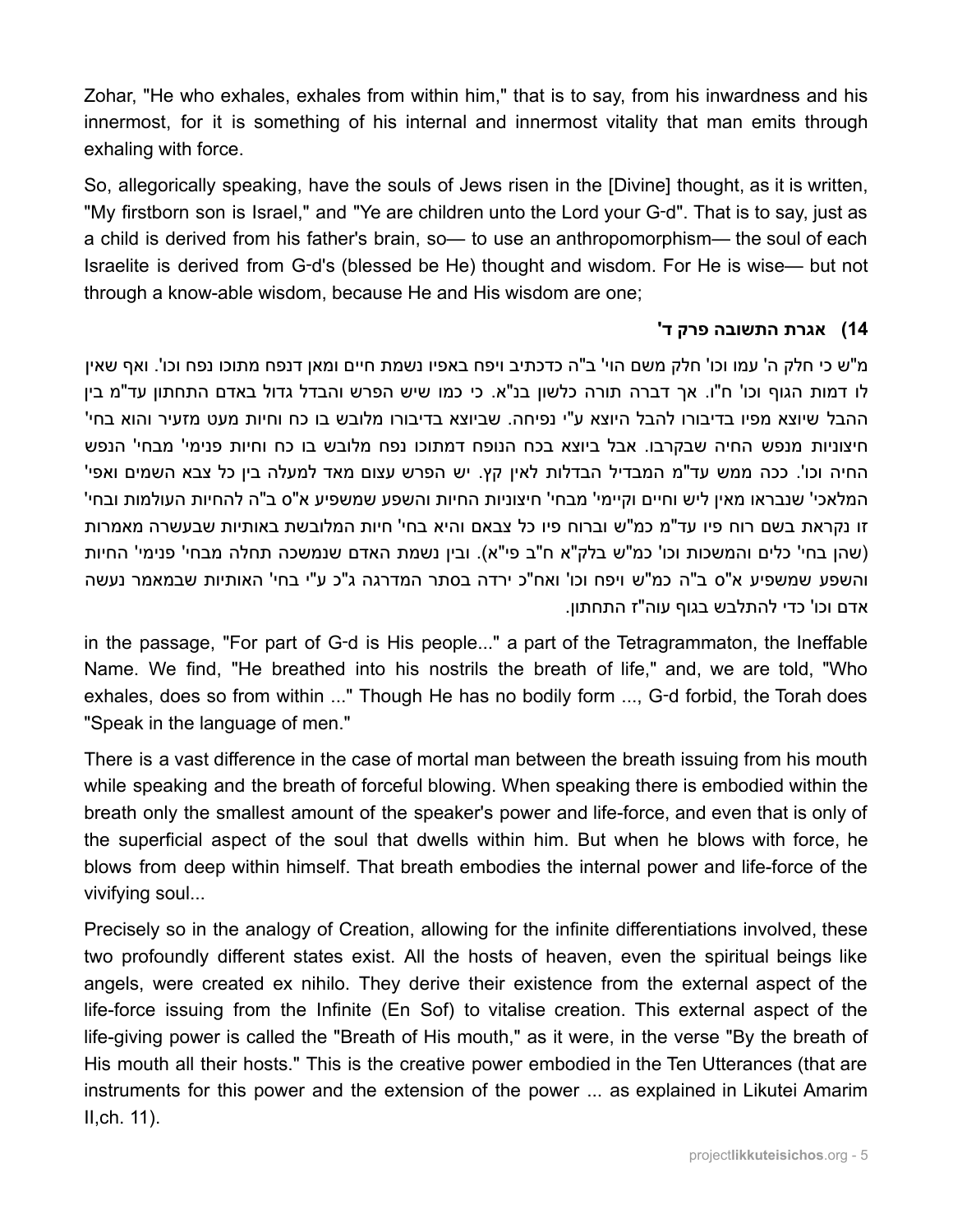In contrast, the soul of man derives initially from the internal of the life-force and flow issuing from the Infinite, as in the verse quoted above, "He breathed ..." Subsequently it descended through ever more concealing planes, also through the letters in the Utterance, "Let us make man ..." in order that the soul could eventually be invested in a body in this inferior physical world.

## **15( שער היחוד והאמונה ריש פרק ז'**

ובזה יובן מ"ש בזהר הקדוש דפסוק שמע ישראל הוא יחודא עילאה וברוך שם כבוד מלכותו לעולם ועד הוא יחודא תתאה כי ועד הוא אחד בחלופי אתוון כי הנה סיבת וטעם הצמצום וההסתר הזה שהסתיר והעלים הקדוש ברוך הוא את החיות של העולם כדי שיהיה העולם נראה דבר נפרד בפני עצמו הנה הוא ידוע לכל כי תכלית בריאת העולם הוא בשביל התגלות מלכותו יתברך דאין מלך בלא עם פי' עם מלשון עוממות שהם דברים נפרדים וזרים ורחוקים ממעלת המלך כי אילו אפילו היו לו בנים רבים מאד לא שייך שם מלוכה עליהם וכן אפילו על שרים לבדם רק ברוב עם דווקא הדרת מלך ושם המורה על מדת מלכותו יתברך הוא שם אדנות כי הוא אדון כל הארץ ונמצא כי מדה זו ושם זה הן המהוין ומקיימין העולם להיות עולם כמות שהוא עכשיו יש גמור ודבר נפרד בפני עצמו ואינו בטל במציאות ממש כי בהסתלקות מדה זו ושם זה ח"ו היה העולם חוזר למקורו בדבר ה' ורוח פיו ית' ובטל שם במציאות ממש ולא היה שם עולם עליו כלל והנה גדר ובחי' שם עולם נופל על בחי' מקום ובחי' זמן דוקא בחי' מקום הוא מזרח ומערב צפון דרום מעלה ומטה בחי' זמן עבר הוה ועתיד.

With the above in mind, we may now understand the statement in the holy Zohar, that the verse Shema Yisrael is Yichudah Ilaah ("higher level Unity"), and Baruch Shem K'vod Malchuto Leolam Vaed is Yichudah Tataah ("lower level Unity"). For Vaed is Echad through the substitution of letters.

The cause and reason for this Tzimtzum and concealment that the Holy One, blessed be He, obscured and hid the life-force of the world, to make the world appear as an independently existing entity [is as follows]: It is known to all that the purpose of the creation of the world is for the sake of the revelation of His kingdom, may He be blessed, for "There is no King without a nation." The word am (nation), is related etymologically to the word ommemot (concealed, dimmed), for they are separate entities, distinct and distant from the level of the king. For, even if the king had very many sons, the name kingdom would not apply to them, nor even to nobles alone. Only "In a multitude of people is the glory of the king."

The name which indicates the attribute of His Malchut (Kingship, Royalty), may He be blessed, is the name Adnut (Lordship), for He is the "Lord of the whole earth." Thus, it is this attribute and this Name which bring into existence and sustain the world so that it should be as it is now, a completely independent and separate entity, and not absolutely nullified. For with the withdrawal of this attribute and this Name, G-d forbid, the world would revert to its source "In the word of G‑d" and "The breath of His mouth" and would be completely nullified there, and the name "world" could not be applied to it at all.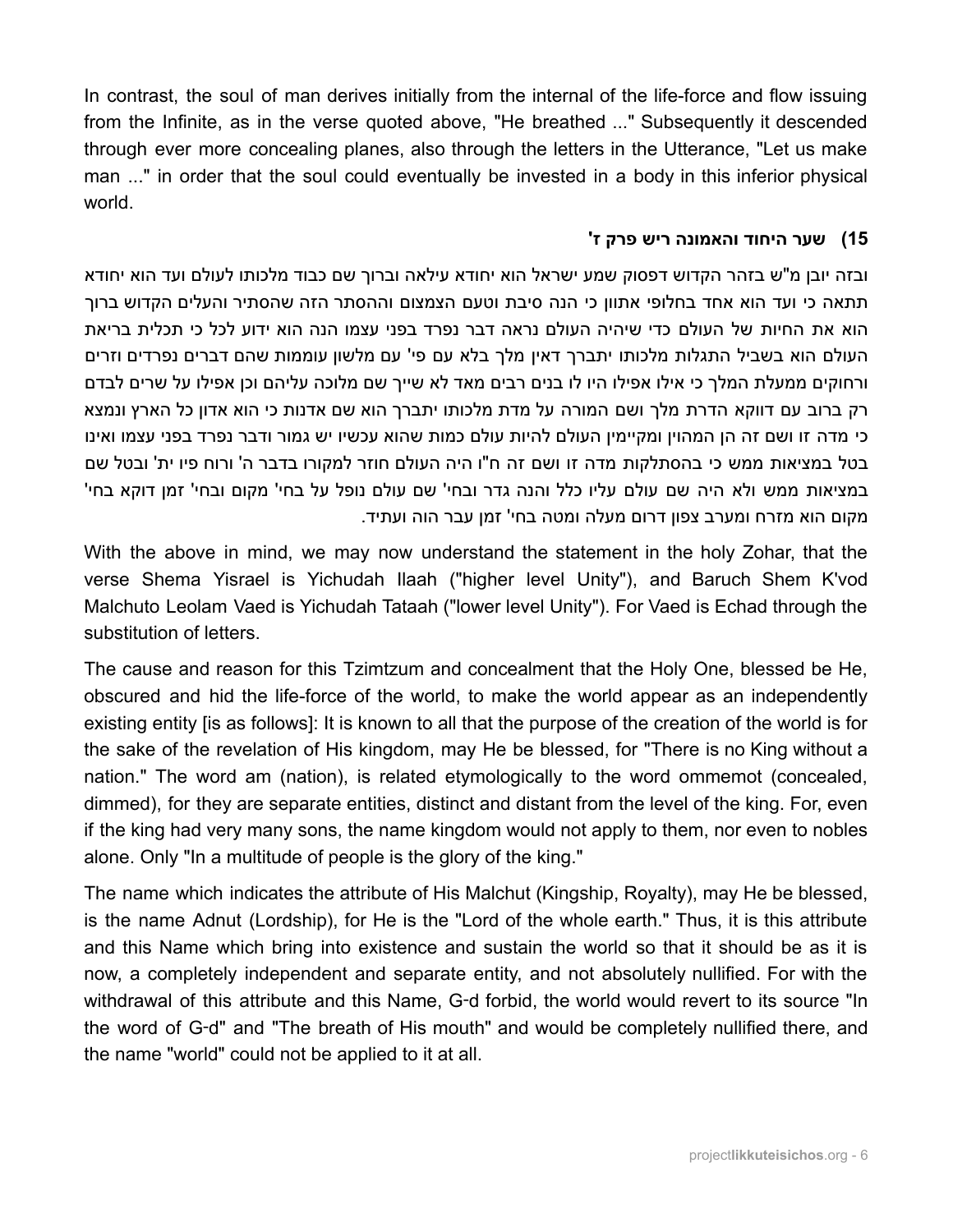The term "world" can be applied solely to that which possesses the dimensions of space and time; "space" referring to east, west, north, and south, upward and downward, and "time," to past, present and future.

**ו**

## **16( שבת ע"ז, ב'**

ָאמַר רַב יְהוּדַה אַמַר רַב: כָּל מַה שֶׁבַּרָא הַקֵּדוֹשׁ בַּרוּךְ הוּא בְּעוֹלַמוֹ לֹא בַּרָא דַּבַר אֶחַד לְבַטֶּלַה. בַּרָא שַׁבִּלוּל — לְכָתִית. בַּרֵא זָבוּב — לְצִירְעַה. יִַּתּוּשׁ — לְנַחֲשׁ. וְנַחֲשׁ — לַחֲפָפִית. וּסְמַמִית — לְעַקְרַב. הֵיכִי עַבֵיד לֵיהּ — מַיִיתֵי ָחֲדָא אוּכָּמֵא וַחֲדָא חִיוַּרַא, וְשַׁלְקִי לְהוּ וְשָׁיִיפִי לֵיהּ.

On the subject of sores, the Gemara cites a statement referring to one of the methods for healing a sore. Rav Yehuda said that Rav said: Everything that the Holy One, Blessed be He, created in His world, He did not create anything for naught. He created a snail as a remedy for a sore; He created a fly to be crushed and spread as a remedy on a wasp sting; He created a mosquito as a remedy for a snake bite; and He created the snake itself as a remedy for a skin rash; and He created a gecko as a remedy for a scorpion bite. The Gemara explains: How does one implement the remedy? He brings two geckos, one black and one white, cooks them, and spreads the resulting ointment on the affected area.

#### **ז**

## **17( תבוא כ"ח, י'**

## וְרָאוּ כָּל־עֲמֵי הָאֶרֶץ כֶּי שֵׁם יְהוֶה נִקְרֶא עָלֵיךְ ווֵיִרְאָוּ מְמֶךְ׃

Then all the peoples of the earth will see that the name of the Lord is called upon you, and they will fear you.

#### **ח**

#### **18( שער האמונה לאדמו"ר האמצעי סוף פרק כ"ז**

)וכידוע בהה"מ ז"ל שהגיע בסוף ימיו לזה אחר כל הצומות וסיגופים ועוצם הטהרה וקדושה בעבודה תמה שבמוח ולב בשר דוקא כמו שאמ' בפירוש על מה שהכיר לפועל הכלי18 מתוך הכלי שהיה סומא בעין א'19 כו' שא"א להיות זה כ"א במי שיכול להכיר בכל רוחני שבגשם עד כללו' אור החיות האלקי הרוחני שהוא כח ומקור לכל פעולה ובריאה מאין ליש והוא זכה לזה שזהו בחי' התלבשות דראיה הרוחניות לראות בגשמיות גם מסוף העולם עד סופו20 ולראות העתידות עד שקרוב לנבואה ורוה"ק דהכל ענין אחד כמובן מתוך כל הנ"ל וד"ל(:

#### **ט**

## **19( שיר השירים רבה על שיר השירים ה', א'**

ָּבָּאתִי לְגַּנִּי, אַמַר רַבִּי מְנַחֵם חַתְנֵיהּ דְּרַבִּי אֶלְעָזָר בַּר אֲבוּנָה בְּשֵׁם רַבִּי שְׁמְעוֹן בְּרַבִּי יוֹסֵנָה, בָּאתִי לְגַן אֵין כְּתִיב כָּאן, ָּאֵלַא לְגֵנִי, לְגִנּוּנִי, לְמַקוֹם שֶׁהַיָה עָקֵרי מִתְּחַלֵּה, וְעַקֵּר שְׁכִינַה לֹא בַּתַּחִתּוֹנִים הַיְתַה,